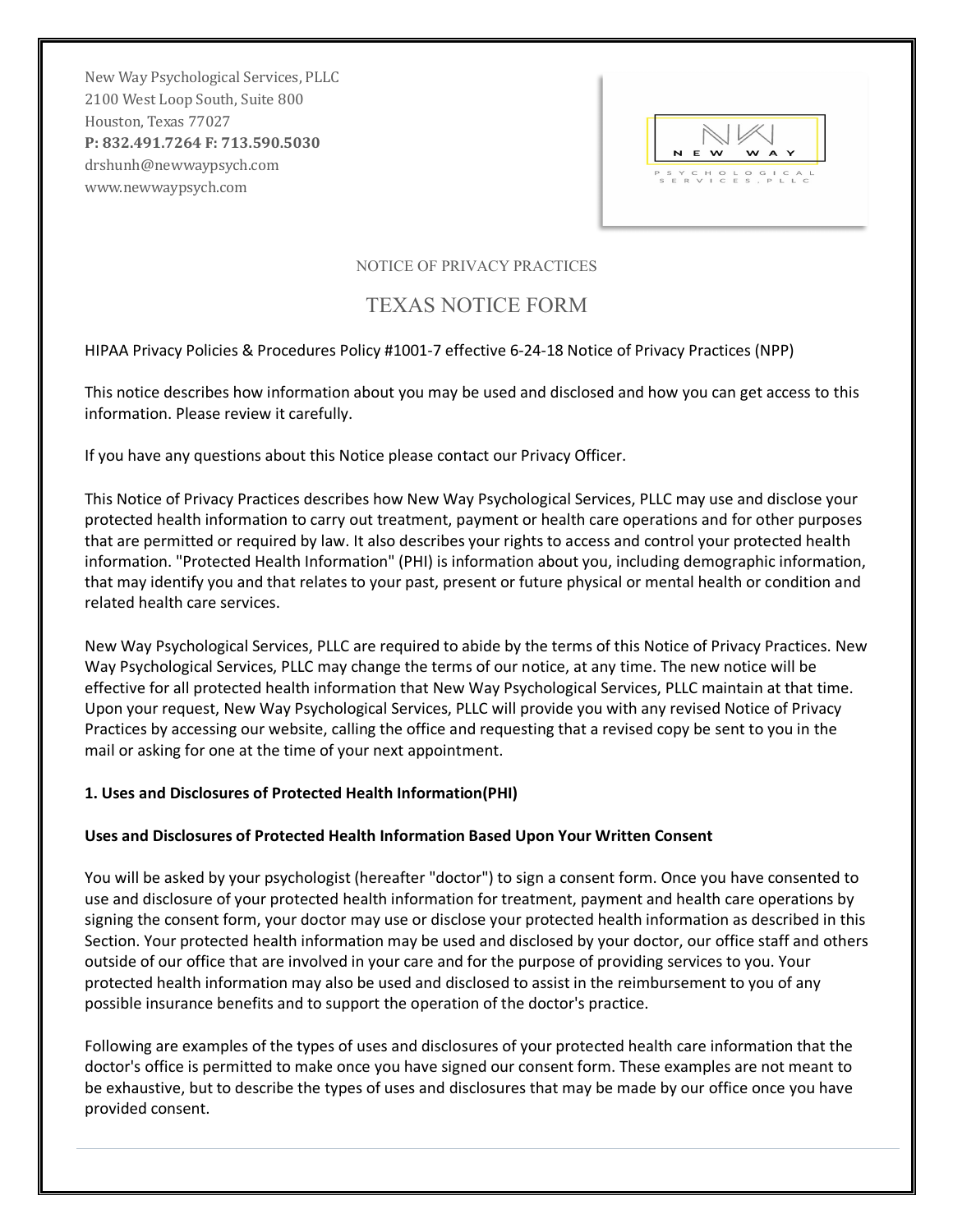**Treatment:** New Way Psychological Services, PLLC will use and disclose your protected health information to provide, coordinate, or manage your care and any related services. This includes the coordination or management of your health care with a third party that has already obtained your permission to have access to your protected health information. For example, New Way Psychological Services, PLLC would disclose your protected health information, as necessary, to an agency that provides care to you.

New Way Psychological Services, PLLC will also disclose protected health information to other providers who may be treating you when New Way Psychological Services, PLLC have the necessary permission from you to disclose your protected health information. For example, your protected health information may be provided to another specialist to whom you have been referred to ensure that the professional has the necessary information to treat you.

In addition, New Way Psychological Services, PLLC may disclose your protected health information from time to time to another doctor or health care provider (e.g. , a specialist or laboratory) who, at the request of your doctor, becomes involved in your care by providing assistance with your diagnosis or treatment to your doctor.

**Payment:** Your protected health information will be used, as needed, to process payment for your services and reimbursement back to you. This may include certain activities that your health insurance plan may undertake before it approves or pays for the health care services New Way Psychological Services, PLLC recommend for you such as making a determination of eligibility or coverage for insurance benefits, reviewing services provided to you for medical necessity, and undertaking utilization review activities. For example, obtaining approval for an evaluation may require that your relevant protected health information be disclosed to the health plan to obtain approval for the evaluation.

**Assessment and Business Operations:** New Way Psychological Services, PLLC may use or disclose, as needed, your protected health information in order to support the business activities of your doctor's practice. These activities include, but are not limited to, quality assessment activities, employee review activities, training of doctoral students, and conducting or arranging for other business activities.

For example, New Way Psychological Services, PLLC may call you by name in the waiting room when your doctor is ready to see you.

New Way Psychological Services, PLLC may use or disclose your protected health information, as necessary, to contact you to remind you of your appointment.

New Way Psychological Services, PLLC will share your protected health information with third party "business associates" that perform various activities (e.g. , billing, accounting) for the practice. Whenever an arrangement between our office and a business associate involves the use or disclosure of your protected health information, New Way Psychological Services, PLLC will have a written contract that contains terms that will protect the privacy of your protected health information.

New Way Psychological Services, PLLC may use or disclose your protected health information, as necessary, to provide you with information about treatment alternatives or other health-related benefits and services that may be of interest to you. New Way Psychological Services, PLLC may also use and disclose your protected health information for other marketing activities. For example, your name and address may be used to send you a newsletter about our practice and the services New Way Psychological Services, PLLC offer. New Way Psychological Services, PLLC may also send you information about products or services that New Way Psychological Services, PLLC believe may be beneficial to you. You may contact our Privacy Officer to request that these materials not be sent to you.

**Uses and Disclosures of Protected Health Information Based upon Your Written Authorization**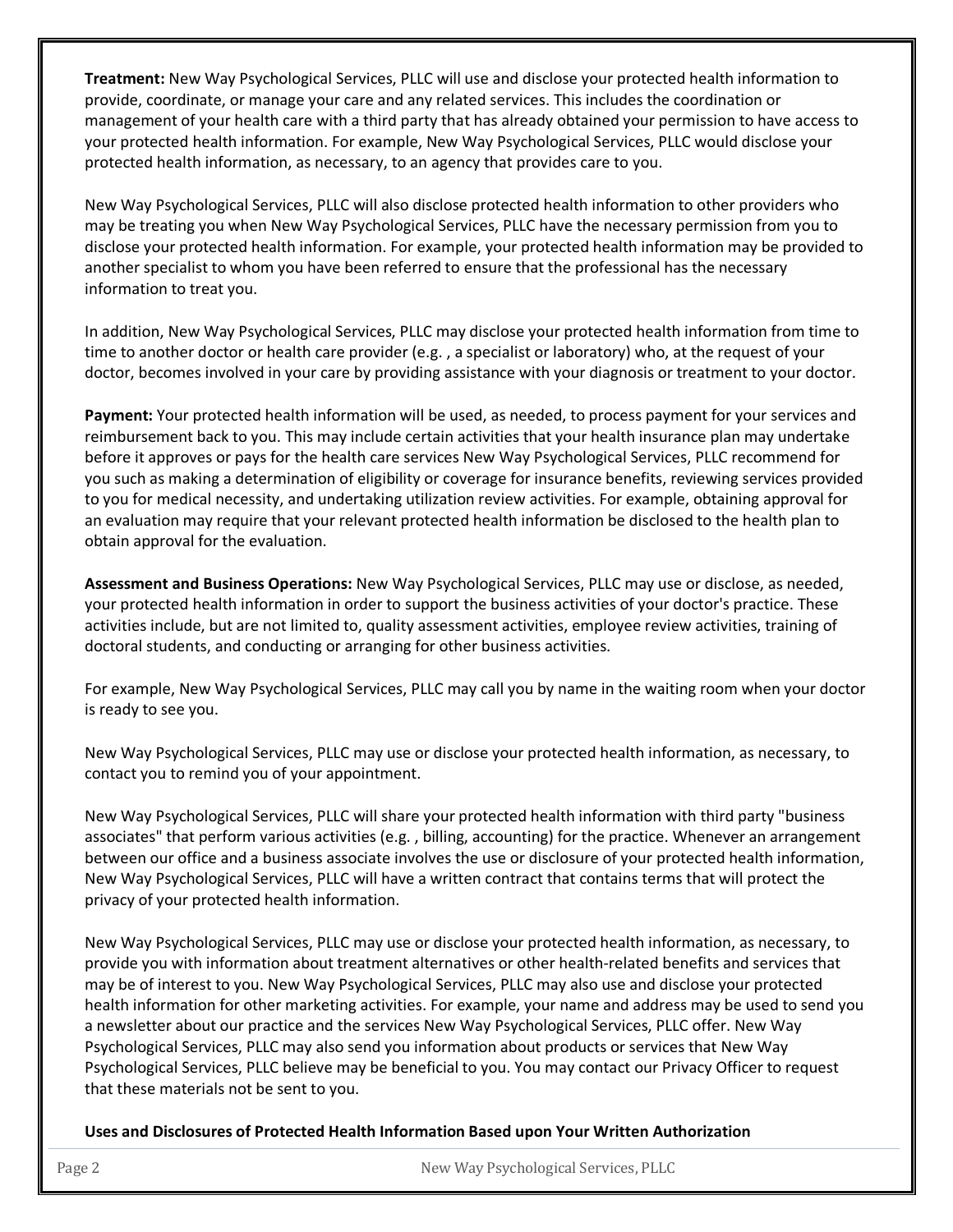Other uses and disclosures of your protected health information will be made only with your written authorization, unless otherwise permitted or required by law as described below. You may revoke this authorization, at any time, in writing, except to the extent that your doctor or the doctor's practice has taken an action in reliance on the use or disclosure indicated in the authorization.

# **Other Permitted and Required Uses and Disclosures That May Be Made With Your Consent, Authorization or Opportunity to Object**

New Way Psychological Services, PLLC may use and disclose your protected health information in the following instances. You have the opportunity to agree or object to the use or disclosure of all or part of your protected health information. If you are not present or able to agree or object to the use or disclosure of the protected health information, then your doctor may, using professional judgment, determine whether the disclosure is in your best interest. In this case, only the protected health information that is relevant to your health care will be disclosed.

**Others Involved in Your Care:** Unless you object, New Way Psychological Services, PLLC may disclose to a member of your family, a relative, a close friend or any other person you identify, your protected health information that directly relates to that person's involvement in your care. If you are unable to agree or object to such a disclosure, New Way Psychological Services, PLLC may disclose such information as necessary if New Way Psychological Services, PLLC determine that it is in your best interest based on our professional judgment.

# **Other Permitted and Required Uses and Disclosures That May Be Made Without Your Consent, Authorization or Opportunity to Object**

New Way Psychological Services, PLLC may use or disclose your protected health information in the following situations without your consent or authorization. These situations include:

**Required By Law:** New Way Psychological Services, PLLC may use or disclose your protected health information to the extent that the use or disclosure is required by law. The use or disclosure will be made in compliance with the law and will be limited to the relevant requirements of the law. You will be notified, as required by law, of any such uses or disclosures.

**Health Oversight:** New Way Psychological Services, PLLC may disclose protected health information to a health oversight agency for activities authorized by law, such as audits, investigations, and inspections. Oversight agencies seeking this information include government agencies that oversee the health care system, government benefit programs, other government regulatory programs and civil rights laws.

**Abuse or Neglect:** New Way Psychological Services, PLLC may disclose your protected health information to a public health authority that is authorized by law to receive reports of child abuse or neglect. In addition, New Way Psychological Services, PLLC may disclose your protected health information if New Way Psychological Services, PLLC believe that you have been a victim of abuse, neglect or domestic violence to the governmental entity or agency authorized to receive such information. In this case, the disclosure will be made consistent with the requirements of applicable federal and state laws.

**Legal Proceedings:** New Way Psychological Services, PLLC may disclose protected health information in the course of any judicial or administrative proceeding, in response to an order of a court or administrative tribunal (to the extent such disclosure is expressly authorized), in certain conditions in response to a subpoena, discovery request or other lawful process.

**Law Enforcement**: New Way Psychological Services, PLLC may also disclose protected health information, so long as applicable legal requirements are met, for law enforcement purposes. These law enforcement purposes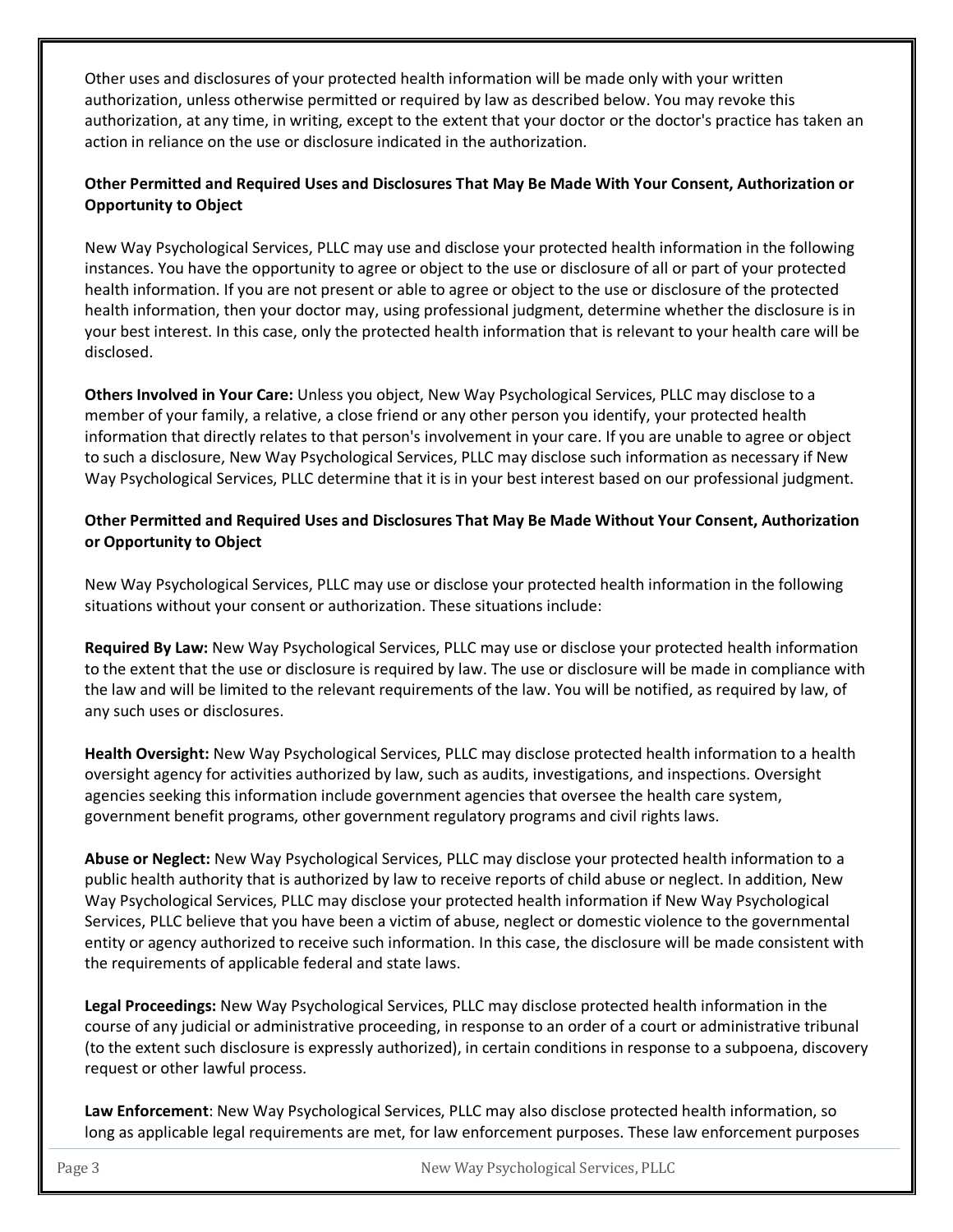include (1) legal processes and otherwise required by law, (2) limited information requests for identification and location purposes, (3) pertaining to victims of a crime, (4) suspicion that death has occurred as a result of criminal conduct, (5) in the event that a crime occurs on the premises of the practice, and (6) medical emergency (not on the Practice's premises) and it is likely that a crime has occurred.

**Criminal Activity**: Consistent with applicable federal and state laws, New Way Psychological Services, PLLC may disclose your protected health information, if New Way Psychological Services, PLLC believe that the use or disclosure is necessary to prevent or lessen a serious and imminent threat to the health or safety of a person or the public. New Way Psychological Services, PLLC may also disclose protected health information if it is necessary for law enforcement authorities to identify or apprehend an individual.

**Workers' Compensation**: Your protected health information may be disclosed by us as authorized to comply with workers' compensation laws and other similar legally-established programs.

## **2. Your Rights**

Following is a statement of your rights with respect to your protected health information and a brief description of how you may exercise these rights.

You have the right to request in writing to inspect and copy your protected health information. This means you may inspect and obtain a copy of protected health information about you that is contained in a designated record set for as long as New Way Psychological Services, PLLC maintain the protected health information. A "designated record set" contains medical and billing records and any other records that your doctor and the practice uses for making decisions about you.

Under federal law, however, you may not inspect or copy the following records: psychotherapy notes, information compiled in reasonable anticipation of, or use in, a civil, criminal, or administrative action or proceeding, and protected health information that is subject to law that prohibits access to protected health information. Depending on the circumstances, a decision to deny access may be reviewable. In some circumstances, you may have a right to have this decision reviewed. Please contact our Privacy Officer if you have questions about access to your record.

You have the right to request in writing a restriction of your protected health information. This means you may ask us not to use or disclose any part of your protected health information for the purposes of treatment, payment or healthcare operations. You may also request that any part of your protected health information not be disclosed to family members or friends who may be involved in your care or for notification purposes as described in this Notice of Privacy Practices. Your request must state the specific restriction requested and to whom you want the restriction to apply.

Your doctor is not required to agree to a restriction that you may request. If the doctor believes it is in your best interest to permit use and disclosure of your protected health information, your protected health information will not be restricted. If your doctor does agree to the requested restriction, New Way Psychological Services, PLLC may not use or disclose your protected health information in violation of that restriction unless it is needed to provide emergency treatment. With this in mind, please discuss any restriction you wish to request with your doctor. You may request a restriction by requesting the Form "Restriction of Use".

You have the right to request in writing to receive confidential communications from us by alternative means or at an alternative location. New Way Psychological Services, PLLC will accommodate reasonable requests. New Way Psychological Services, PLLC may also condition this accommodation by asking you for information as to how payment will be handled or specification of an alternative address or other method of contact. New Way